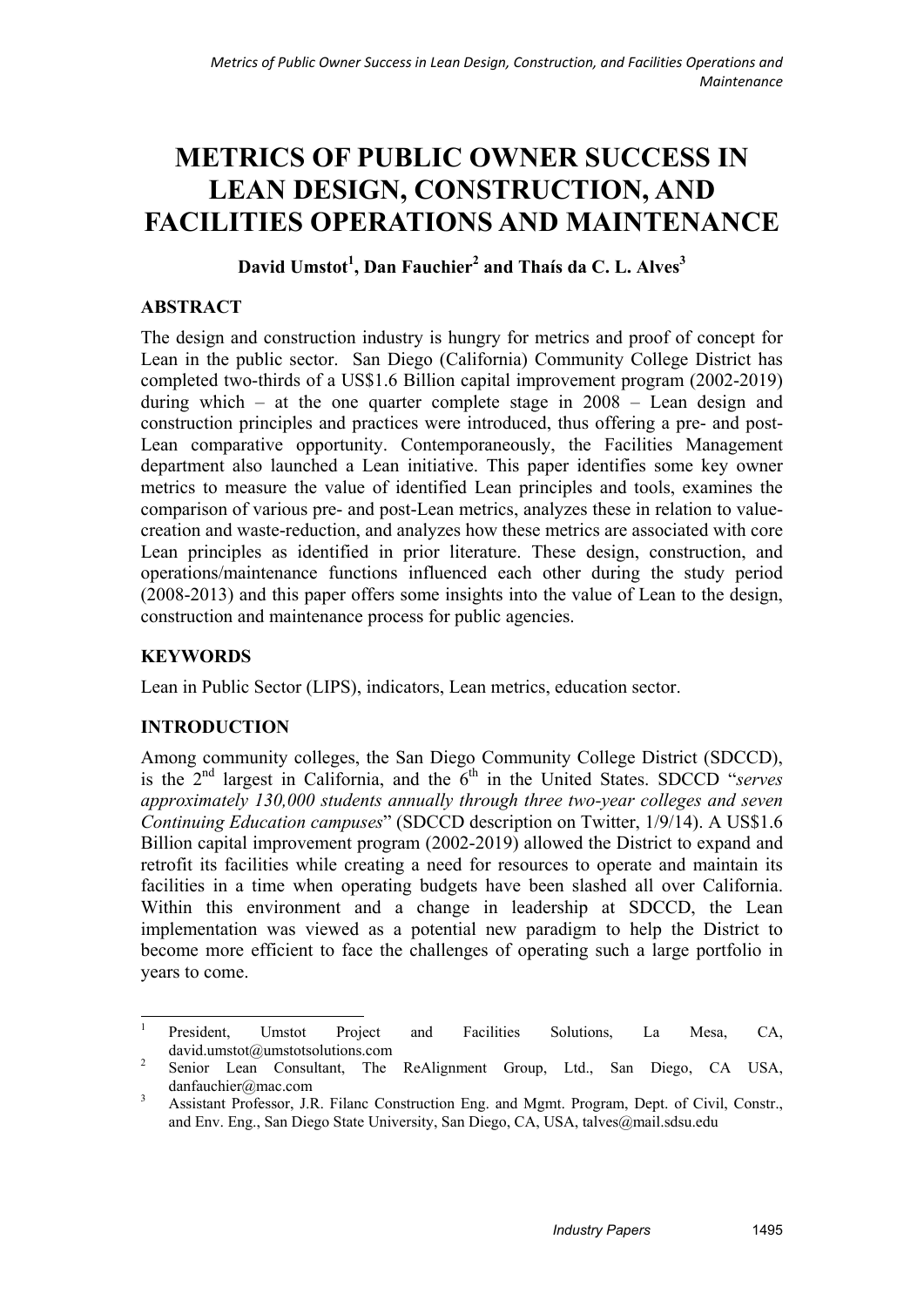This paper identifies some key owner metrics to measure the value of identified Lean principles and tools, examines the comparison of various pre- and post-Lean metrics, analyzes these in relation to value-creation and waste-reduction, and analyzes how these metrics are associated with core Lean principles as identified in prior literature.

#### **LEAN IN THE PUBLIC SECTOR (LIPS) INITIATIVES**

The economic depression starting in late 2008 forced austerity on public sector organizations challenged to deliver more and/or better services amid severe budget cuts. The public sector in many cases has no competitors for the services it provides and it is a supplier-led sector without much incentive to change (Bathia and Drew 2006). Additionally, rules and regulations related to the operational systems of public sector organizations might hinder their ability to quickly adapt to new ways of doing business. For instance, public sector organizations cannot engage in full-fledged Integrated Project Delivery (IPD) contracts because public owners cannot engage in profit sharing and risk sharing with other project stakeholders.

However, there are drivers that encourage public sector organizations to implement Lean and might include, but are not limited to: change of (executive) leadership, demand for increased efficiency, service expansion with limited resources, the introduction of a new technology, and struggle with performance indicators (Radnor and Walley 2008). In their research of eight Scottish organizations in the public sector Radnor and Walley (2008, p.16) also observed that: "*The scale of the adoption of Lean was not necessarily linked to the scale of the crisis. If there was any pattern, more ambitious Lean implementation was linked to the commitment of newlyintroduced chief executives who perceived large-scale benefits over a longer timescale.*" The identification of potential long-term benefits and the definition of improvement programs might start with activities aiming at unveiling waste and discovering the true capacity of processes. Along these lines, Bathia and Drew (2006) indicate three main sources of losses in the public sector namely: *waste* (e.g., long waiting times, idle or overworked resources due to poor scheduling); *variability* (e.g., lack of consistency and standards to develop work); and *inflexibility* (e.g., mismatch between unchanged capacity of resources and demand that fluctuates throughout the days).

Examples of initiatives to identify and banish waste in the construction industry related to the public sector can be found in the proceedings of the International Conference of Lean in the Public Sector (LIPS 2009). The topics addressed in the event tackled changes in procurement and contract legislation, as well as case studies where Lean was implemented. However, examples of actual implementation of Lean in the public sector are scarce when compared to its implementation in private organizations. Early results of the SDCCD Lean migration were shared with the greater Lean construction community at the LCI Congress held in Pasadena in October 2011 (Umstot 2011).

As a contribution to the existing literature, the case and related indicators discussed in this paper address the drivers of change and sources of waste as SDCCD worked to map processes and gain visibility of value streams across departments, developed and implemented standards, worked to reduce processing lead times and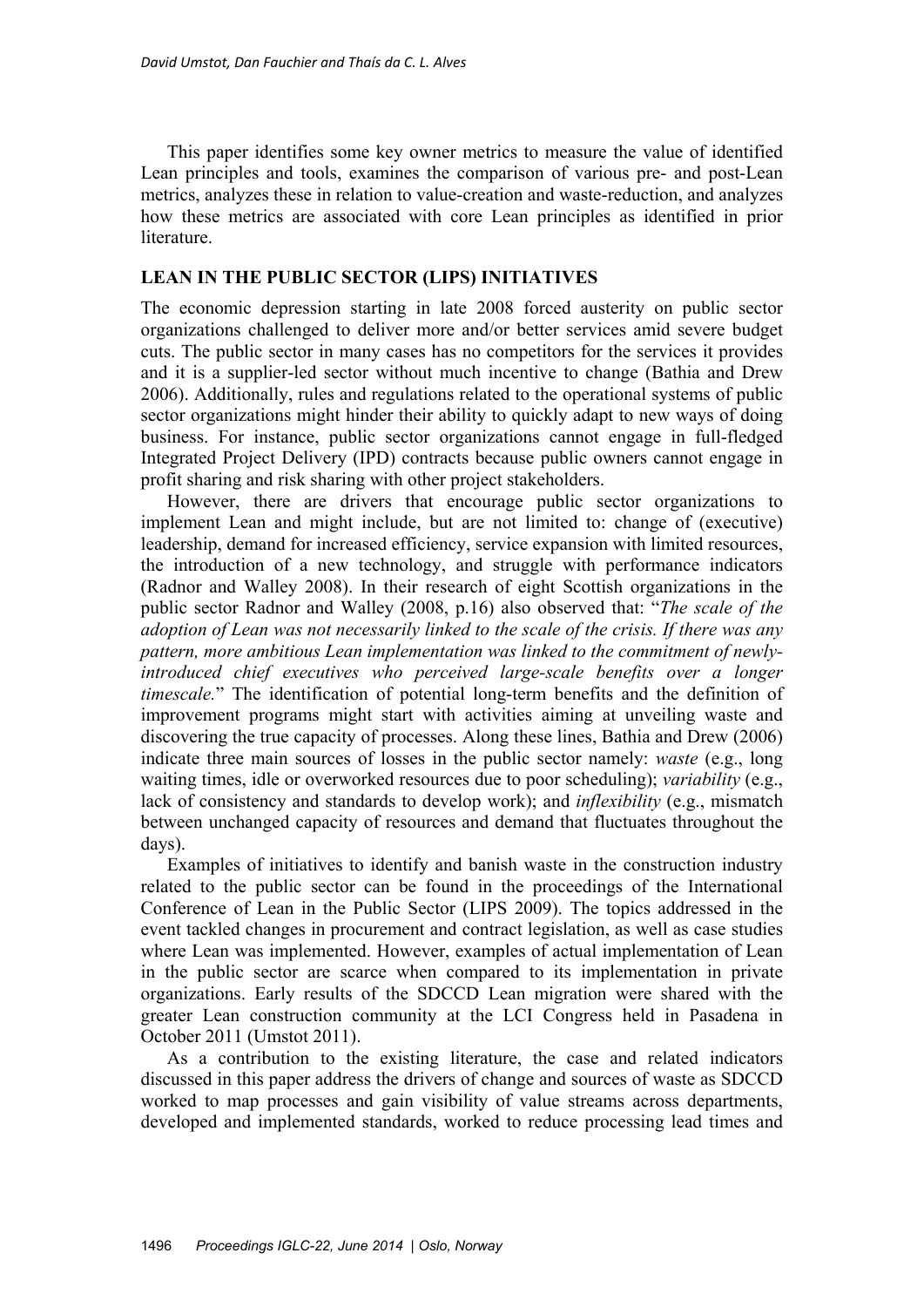variations in changes, and reorganized its resources to better match existing and future demand.

## **CASE STUDY AT SDCCD**

This section describes the study developed at SDCCD. It starts with a description of SDCCD's background and how the SDCCD construction program created a need to devise new ways to run a large capital projects program and later to efficiently operate the built environment it helped create (Stahl 2012, SDCCD 2014a,b). The description presented herein provides the reader with important background information so that the extent of the work performed can be put in perspective.

Prior to 2008, design-bid-build and construction management multiple prime (CMMP) delivery were the only project delivery contract vehicles available under the governing codes in California. At that time, all public works projects at SDCCD were delivered on a design-bid-build basis with projects consistently delivered late, change orders trending to ten percent of the awarded contract value, multiple claims and associated litigation. This had been the case for 27 years. With a new vice chancellor hired in August 2007 with a background in both the private and public sectors and a fresh perspective on how to achieve greater success with delivery of capital programs, a review of the existing system and processes begged for a better way to deliver projects.

#### **STARTING A LEAN JOURNEY**

Effective January 1, 2008, legislation in California granted authority to community colleges to use design-build contracting to deliver capital projects exceeding \$2.5M in value. In 2008, SDCCD decided to move away from design-bid-build contracting to new delivery methods. Concurrently SDCCD decided to require all new projects to be designed and constructed using Building Information Modeling (BIM) (BakerNowicki Design Studio 2012). Projects that had existing architects assigned and under design were directed to proceed using the Construction Manager Multiple Prime (CMMP) method with the selection of a Construction Manager on a qualifications basis to participate in pre-construction services for BIM coordination, budget validation, trade scope coordination, and constructability reviews. The goal was better integration of the design through a higher degree of collaboration. Projects that had not been assigned architects were slated to be procured using design-build with the idea that this contracting method would foster an even greater degree of collaboration, enable Lean behaviors, and produce better outcomes. "Design-Build is a method of project delivery in which one entity, the design-build team, works under a single contract with the project owner to provide design and construction services. This allows unified flow of work from initial concept through completion thereby re-integrating the roles of designer and constructor" (DBIA 2014).

## **Working towards an Integrated Project Delivery**

SDCCD was inspired with what Sutter Healthcare was achieving with Integrated Project Delivery (LCI 2014) at the time and wanted to emulate this to the extent allowed within the existing constraints of the California contracting codes. To that extent SDCCD adopted an approach of Target Value Design (LCI 2014) publishing the target budget for each project as part of the design-build Request for Proposals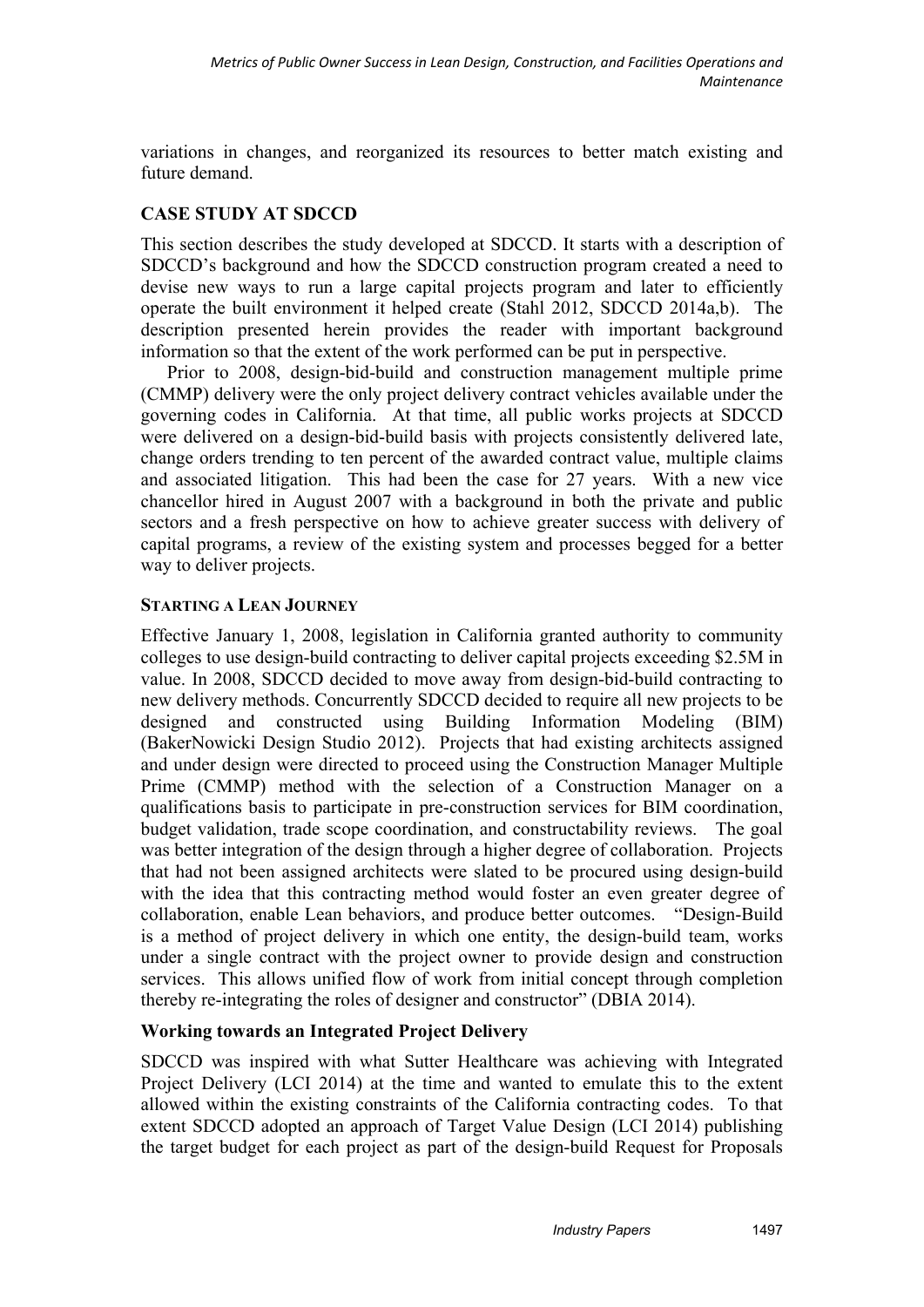(RFP) and asking the teams to work with SDCCD and the user representatives to maximize the value delivered within the available budget. Selection criteria used to select design-build entities included technical expertise, price, design excellence, life cycle costs, safety record, availability of labor, and subcontractor small and disadvantaged business outreach. Technical expertise, price and design excellence were equally weighted 20% and the other factors 10% apiece, respectively. Price was evaluated on the basis of design fee, preconstruction services fee, general conditions staffing costs, and overhead and profit percentage on the final guaranteed maximum price. This allowed the design-build entity to work in concert with SDCCD to design a building that met the budgetary constraints, yet yielded value as defined by SDCCD stakeholders. The final guaranteed maximum price was typically set when design was completed to reduce the risk and associated contingency that would be integrated into pricing.

To foster greater collaboration SDCCD shared through the design-build RFP process that integrated project delivery behaviors were highly desired by the respondents. SDCCD required that all major specialty trade contractors and design and engineering consultants be named at the time of proposal with the expectation that they would participate in the design process to enhance the value proposition. SDCCD also adopted a desired approach to set-based design (Sobek, Ward and Liker 1999) and Choosing by Advantages (Suhr 1999) to make more informed decisions with respect to life cycle cost analysis and total cost of ownership.

#### **Changing the Planning Methods**

As the Lean practices became more integrated into project delivery, it also became apparent that traditional scheduling methods were not achieving the desired outcomes of reliable, predictable workflow and ultimately timely contract completion. This will be discussed in more detail below, but based on an analysis of the completed projects to date in 2012, the decision was made to require implementation of pull planning (Ballard 2000a, LCI 2014) on projects that had not started construction effective January 2013. The contract language was revised to remove all mention of critical path method scheduling and replace it with pull planning. SDCCD hosted a workshop for all its project management team and its design-builders and construction managers in January 2013 to introduce this concept and conducted a Villego<sup>TM</sup> (Villego 2013) Last Planner<sup>®</sup> (Ballard 2000b) simulation to demonstrate its benefits.

#### **Addressing Facilities Management Challenges**

Furthermore, SDCCD was in the process of adding an estimated 1.6 million square feet of built environment to its existing portfolio of approximately 2 million square feet through its capital program, causing a significant cost burden to SDCCD for additional utilities consumption, maintenance, custodial, and landscaping support. A 2009 analysis indicated that if the existing staffing and service model was maintained, the additional cost impact to SDCCD would be \$25,863,512 over the period of 2009 through 2017. State budget cuts from 2007 through 2012 had actually reduced the operating funds for SDCCD, a state-funded public institution, by nearly \$46 million. It had become apparent in 2008 that "business as usual" was not an option in maintaining and operating SDCCD's facilities assets.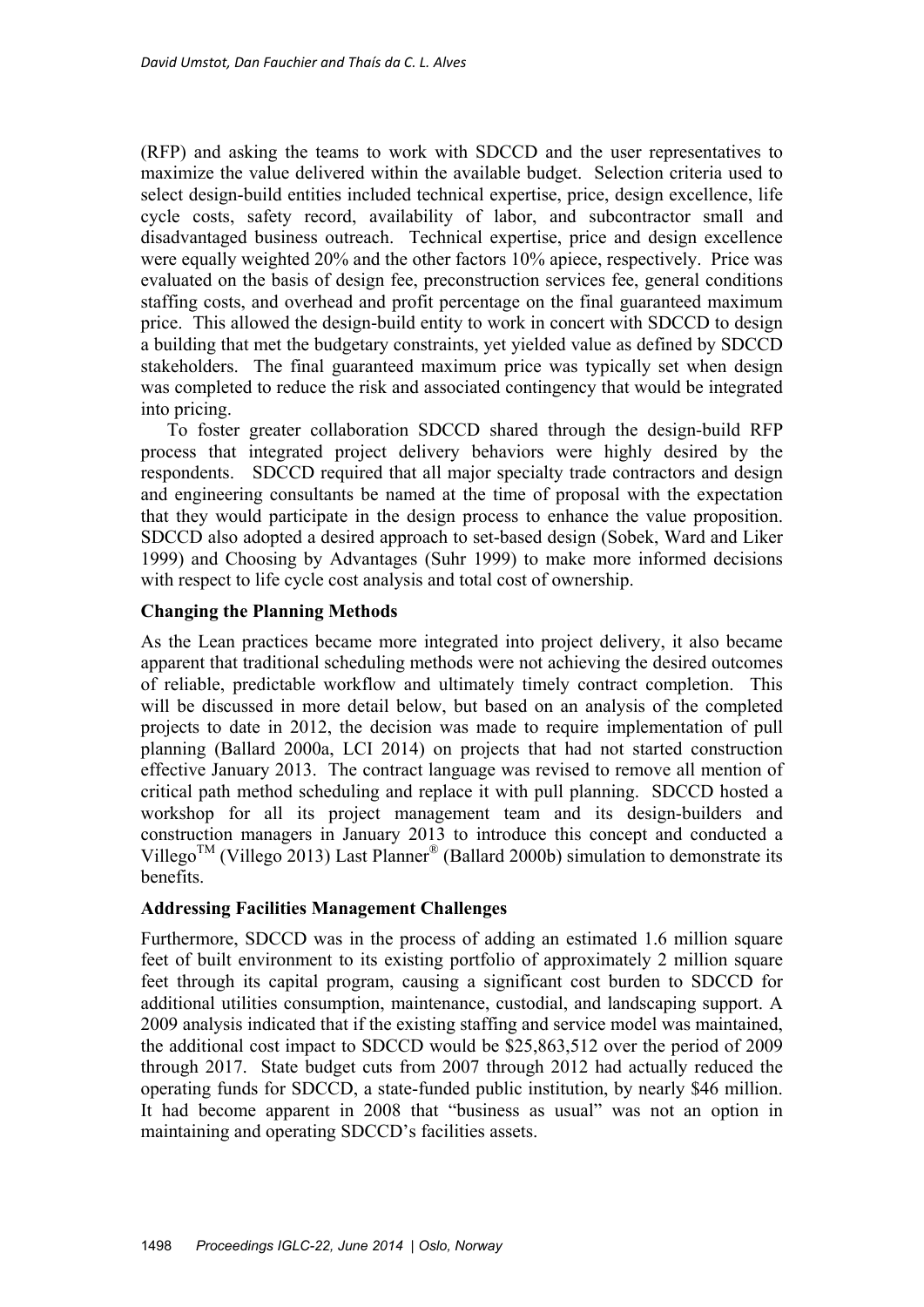Thus, SDCCD embarked on a Lean journey in its Facilities Services organization in January 2009 to benchmark its current state, establish standards, and set future state goals relative to maintaining or elevating the level of service provided within the existing and anticipated future funding constraints. At the same time, standards were integrated into the delivery of capital projects to help reduce the total cost of ownership through space efficiency, energy efficiency, water usage reduction and spaces designed for easier cleaning and maintenance. Representatives from facilities services were key participants in helping define value in the design process in concert with building occupant representatives. The SDCCD governing board adopted a green building policy to support this initiative with the intent that each project would be certified at the United States Green Building Council Leadership in Environmental and Energy Design (LEED) Silver level at a minimum.

The balance of this paper will focus on metrics that have been compiled and evaluated to measure the success of migrating away from traditional design-bid-build to more collaborative Lean project delivery and to continue delivering the equivalent or higher level service of maintenance and operations of the existing and new facilities.

#### **INDICATORS COLLECTED TO EVALUATE PROGRESS**

To evaluate the expected benefits of Lean for SDCCD, metrics were selected for assessing the pre- and post-Lean conditions. Table 1 contains the selected metrics, their definition and for what Lean principles they were used to evaluate.

| <b>Metric</b>                                                                                        | <b>Definition of Metric</b>                                                                      | <b>Lean Principle(s) Evaluated</b>                                    |
|------------------------------------------------------------------------------------------------------|--------------------------------------------------------------------------------------------------|-----------------------------------------------------------------------|
| <b>Total Project Change</b><br><b>Order Rates</b>                                                    | % of change order costs of<br>total project construction<br>costs                                | Waste reduction                                                       |
| <b>Change Orders caused</b><br>by errors and<br>omissions (as % of<br>project construction<br>costs) | % of change order costs due<br>to errors and omissions of<br>total project construction<br>costs | Waste reduction,<br>collaboration                                     |
| <b>Project Schedule</b><br>Performance                                                               | Number and % of projects<br>meeting the original contract<br>completion date                     | Waste reduction, flow,<br>enhanced communication<br>and collaboration |
| <b>Project Target Value</b><br>Design                                                                | Number and % of projects<br>meeting the published target<br>budget                               | Value generation, waste<br>reduction                                  |
| <b>Sustainability Value</b><br>Generation                                                            | Number and % of projects<br>that exceeded LEED Silver<br>certification                           | Owner-defined value<br>generation                                     |
| <b>Annual Maintenance</b><br>Costs                                                                   | Annual total maintenance<br>costs divided by the square<br>footage in the portfolio              | Waste reduction, process<br>improvement; value<br>generation          |

#### Table 1: Metrics Evaluated in This Study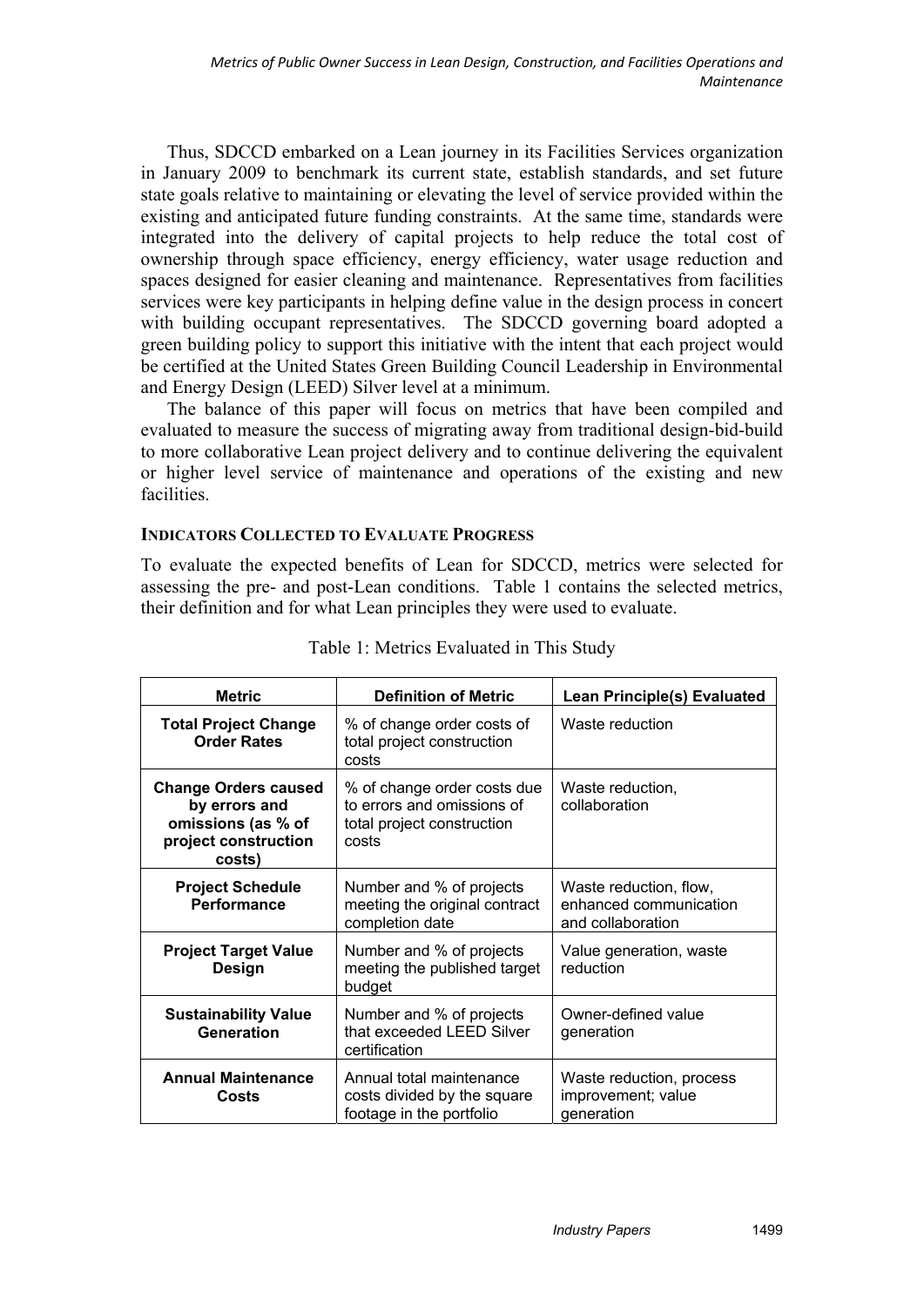#### **Change Order Rates**

Nearly 8000 change orders were reviewed for the period of 2008 through January 31, 2014 for this paper. Data for projects still actively under construction was excluded from the analysis as it does not represent the final change order totals for these projects. Change orders were coded for reason as part of the change management process and those coded design errors and omissions (E&O) and coordination omissions were segregated for analysis from the total to evaluate the anticipated reductions due to better collaboration and integration. Deductions from the contract for unused contractual allowances were excluded from the data analysis. The data set evaluated below results from change orders for 35 completed construction contracts totaling \$584,731,760 in value. Of the 35 completed projects, 20 were completed without the use of BIM nor Lean behaviors. Fifteen (15) were completed using BIM and Lean approaches.

As evidenced by the data shown in Table 2, both the total change order rate and errors and omissions change order rates dropped when using BIM and Lean, a 42% and 38% reduction, respectively. What is interesting is that the rate of errors and omissions reduction was not reduced at the same rate as the total change order rate, actually representing a higher percentage of the total change orders on projects completed using BIM and Lean. This was unexpected. Therefore, the decision was made to explore this more fully using the ratio of errors and omissions change orders to total change orders metric. To evaluate whether there were significant differences in change order rates between new construction and renovation projects, the change orders were segregated into these categories for analysis in Table 3.

|                               | <b>Number</b><br>οf<br><b>Projects</b><br>(n) | Total<br><b>CO</b><br>Rate | Errors &<br><b>Omissions CO</b><br>Rate | <b>Ratio of Errors &amp;</b><br><b>Omissions Rate/Total</b><br><b>CO Rate</b> |
|-------------------------------|-----------------------------------------------|----------------------------|-----------------------------------------|-------------------------------------------------------------------------------|
| <b>Without BIM or</b><br>Lean | 20                                            | 7.73%                      | 2.99%                                   | 0.33                                                                          |
| <b>With BIM and Lean</b>      | 15                                            | 4.43%                      | 1.88%                                   | 0.36                                                                          |

Table 2: Change Order Rates with/without BIM and Lean

Similar trends are noted in the reduction of change orders for both new construction and renovation when using BIM and Lean (Table 3). Again the ratio of change orders from errors and omissions actually went up as a percentage of the total change orders when using BIM and Lean.

This suggests that BIM heads off many customer-requested changes, major trade conflicts, and reduces associated delays that reduce the overall change order rate, but does not always provide the level of detail necessary to eliminate all coordination issues. It might lead to the conclusion that the level of detailing required for successful implementation in the field goes beyond the typical level of development (LOD) in a building information model.

On a program of this scale, the cost savings on the 15 projects delivered using BIM and Lean is estimated to be approximately \$13.6M using a reduced total change order rate of 4.43 rather than 7.73 percent. This equates to an average cost savings per project of more than \$900,000.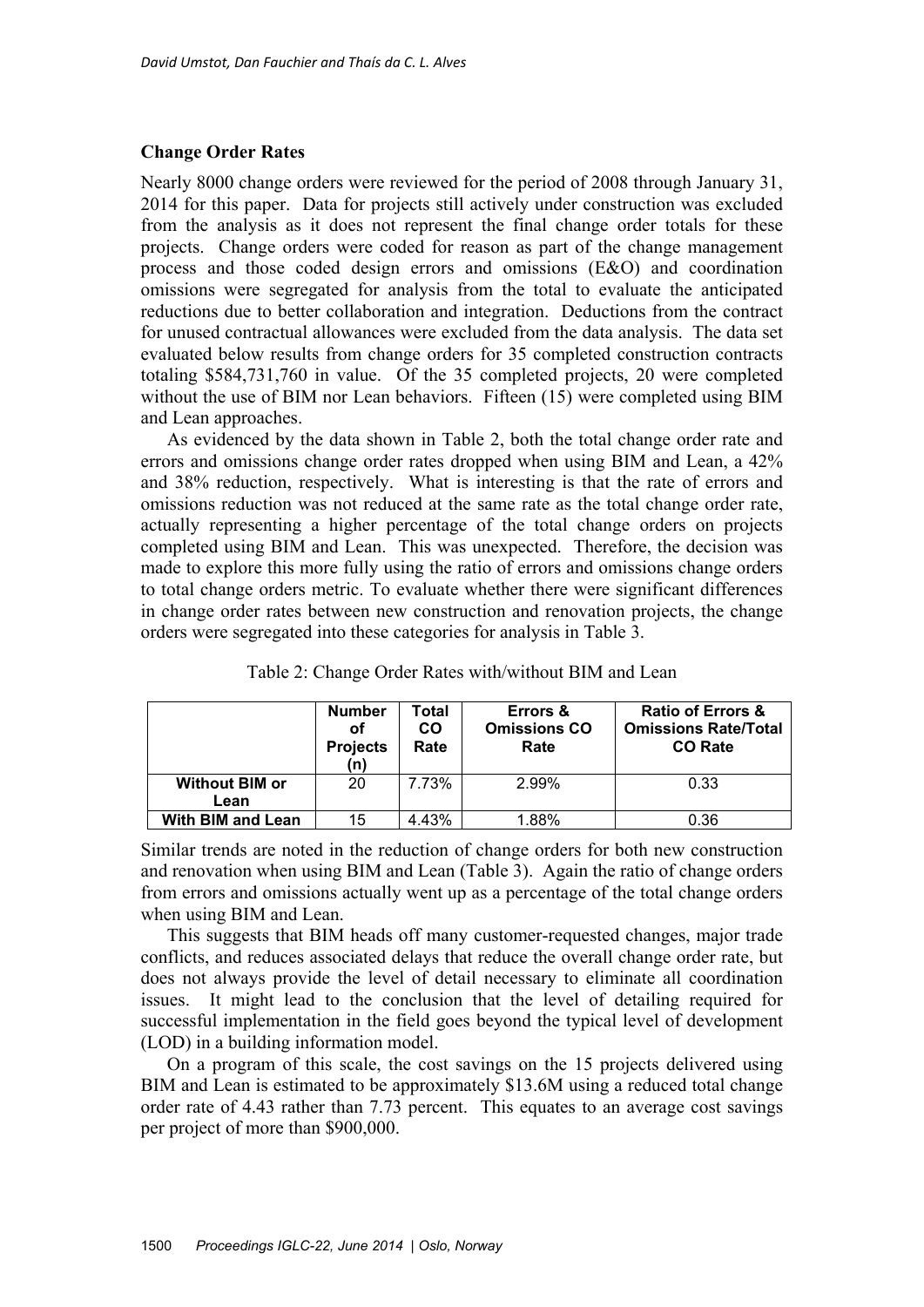|                         | <b>Number of</b><br>Projects (n) | Total<br><b>CO</b><br>Rate | Errors &<br><b>Omissions CO</b><br>Rate | <b>Ratio of Errors &amp;</b><br><b>Omissions Rate</b><br><b>/Total CO Rate</b> |
|-------------------------|----------------------------------|----------------------------|-----------------------------------------|--------------------------------------------------------------------------------|
| <b>New Construction</b> |                                  |                            |                                         |                                                                                |
| Without BIM or Lean     | 13                               | 7.54%                      | 3.04%                                   | 0.305                                                                          |
| With BIM and Lean       | 13                               | 4.38%                      | 1.90%                                   | 0.355                                                                          |
| <b>Renovation</b>       |                                  |                            |                                         |                                                                                |
| Without BIM and Lean    |                                  | 8.00%                      | 2.90%                                   | 0.367                                                                          |
| With BIM and Lean       | っ                                | 4.80%                      | 1.79%                                   | 0.388                                                                          |

Table 3: Change Order Rates for Projects with/without BIM and Lean – New Construction and Renovation

#### **Schedule Performance**

For the purposes of this paper, 34 completed projects were analyzed for schedule performance. The data on the exact number of days each was delayed was difficult to ascertain based on the available data, however, it was easily ascertained whether the project finished on time. "On time" as used for this analysis was on, or before, the contractual completion date in the signed construction contract for the project. The reasons for delay were not evaluated for their materiality but were certainly caused by a variety of factors including contractor performance, user changes, weather delays, failed contractors or subcontractors, impacts from other projects, and in some cases force majeure. Of these 34 projects, 33 used critical path method scheduling and only 4 (12 percent) completed on time.

To further explore how BIM and Lean practices impacted schedule performance, Table 4 shows the data.

| Table 4: Impact of BIM and Lean on Schedule Performance |  |
|---------------------------------------------------------|--|
|---------------------------------------------------------|--|

|                             | <b>Number of Projects</b> | <b>Completed on Time</b> | Percentage |
|-----------------------------|---------------------------|--------------------------|------------|
| <b>Without BIM nor Lean</b> |                           |                          |            |
| With BIM and Lean           |                           |                          |            |

Earlier research on this topic in 2012 by SDCCD with a smaller data set of 20 completed projects (12 without BIM and 8 using BIM and Lean) indicated that the number of working days of delay was reduced from an average of 80 to 24 on projects that were completed without the use of BIM and with the use of BIM, respectively (Umstot 2012). Though BIM and Lean practices improved schedule performance, it was still far from acceptable. It was on the basis of this data analysis, SDCCD decided to require use of the Last Planner® System and specifically pull planning as its new scheduling standard effective January 2013. To date, only one project has been completed with pull planning. Thirteen (13) projects are still underway using pull planning and the results cannot be determined at this time, but improved scheduled performance is expected.

#### **Target Costing Performance under Design-Build Lean approach**

SDCCD has been using target costing on its projects being delivered via design-build since 2009. To date, 11 projects have used this approach with 6 having reached a point that the guaranteed maximum price has been established at design completion.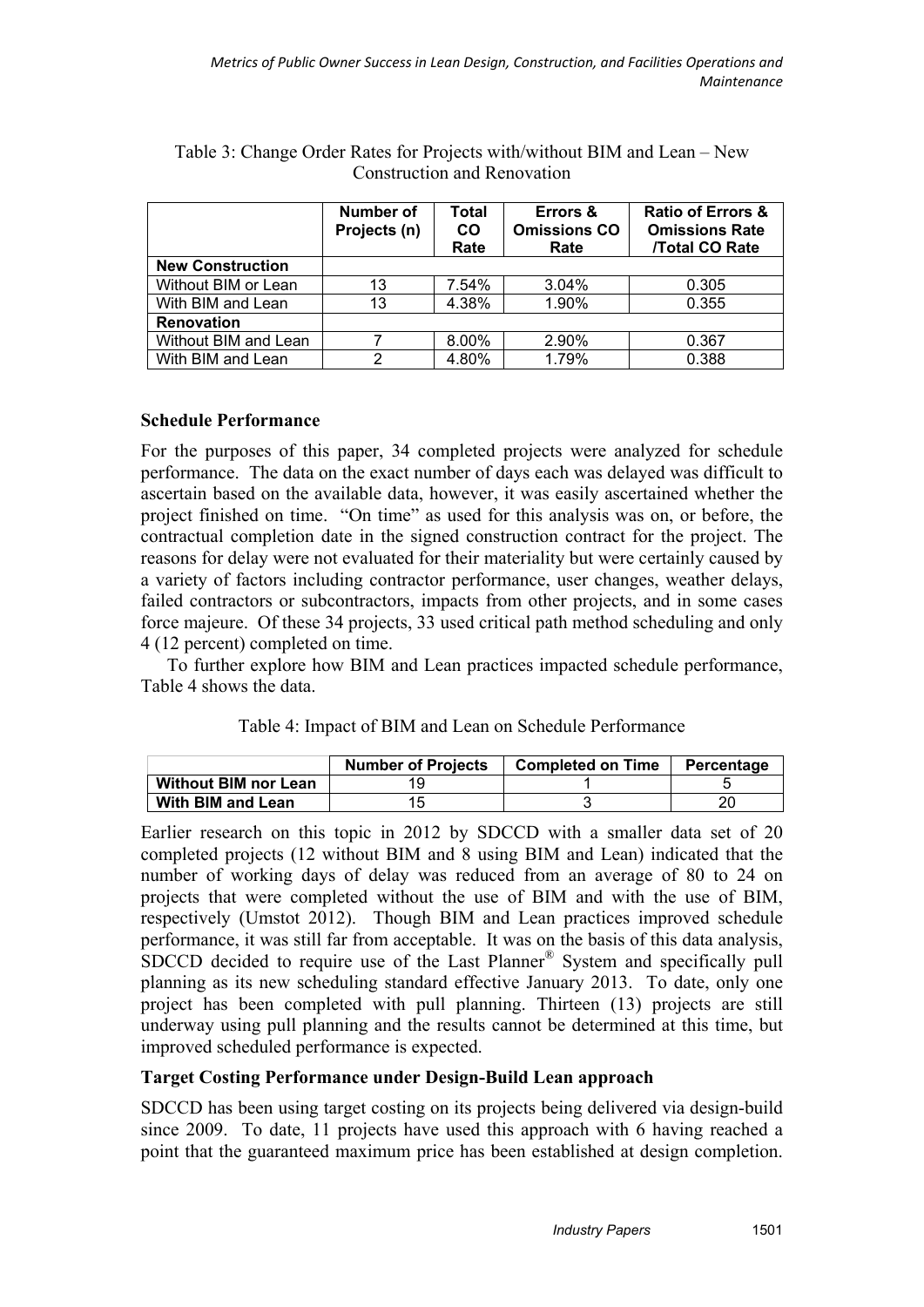The projects ranged in value from \$4,797,408 to \$50,423,353 with an average value of \$21,768,648. Of these 6 projects, 5 (83%) met the target value budget. Of these five, the projects averaged 7% under the target budget. For the single project which did not meet the target budget, the root cause analysis indicated that contemporaneous estimating did not occur during the design process resulting in a project over budget to meet the programming requirements. It was also discovered that the builder who was new to Lean project delivery and design-build had not fully integrated the specialty trades early in the process to utilize their expertise in selecting and costing systems and evaluating life cycle cost considerations. Subsequent to this project, SDCCD initiated a requirement to share the target cost status as the first part of any project briefing to avoid presenting design concepts that did not conform to the target cost model.

#### **Value Generation (Sustainability)**

The authors considered several options to evaluate value enhancement through use of BIM and Lean. As sustainability was a core value of SDCCD as discussed above, potential metrics of energy use intensity (Btu/square foot); reduced life cycle costs of the building; reduced water consumption; reduced maintenance costs, reduced custodial costs; creation of "nice-to-have" versus "need-to-have" enhancements; improved student success; and customer satisfaction were all considered. The data collection from a portfolio of this size for many of the potential quantitative metrics became overly challenging and the qualitative metrics were not normalized. So the authors elected to look at the level of LEED certification of each building as an overarching measure of meeting or exceeding SDCCD's desire for sustainable buildings (Table 5). Metrics related to reduced maintenance and custodial costs will be shared in later sections.

|                              | <b>Number</b><br>οf<br><b>Projects</b> | <b>Number of Projects</b><br><b>Exceeding LEED</b><br><b>Silver Goal</b> | % of Projects<br><b>Exceeding LEED</b><br><b>Silver Goal</b> |
|------------------------------|----------------------------------------|--------------------------------------------------------------------------|--------------------------------------------------------------|
| <b>Without BIM or Lean</b>   |                                        |                                                                          | 55                                                           |
| With BIM and Lean            | 25                                     | 10                                                                       | 40                                                           |
| <b>Direct Contracts with</b> |                                        |                                                                          |                                                              |
| <b>Architect</b>             | 22                                     | 11                                                                       | 50                                                           |
| Target value design with     |                                        |                                                                          |                                                              |
| Design-Builder               | 12                                     |                                                                          | 33                                                           |

Table 5: Value Generation in Terms of LEED Certification

It had been expected that the percentage of projects exceeding the LEED Silver goal would actually increase using BIM, Lean and target value design. This was not, however, what the data indicated with this initial analysis. The analysis was refined to further evaluate and understand why. Projects were certified under different versions of the LEED rating systems with all of the projects above being certified using versions 2.1(2002), 2.2 (2004) or 3 (2009). As new versions of the LEED certification rating system have been adopted, the performance levels of buildings to attain the same level of certification have been raised. Looking at the data under this lens yielded the results shown in Table 6.

The data presented in Table 6 suggests that the use of target value design under the LEED rating system version 3.0 actually did increase the percentage of projects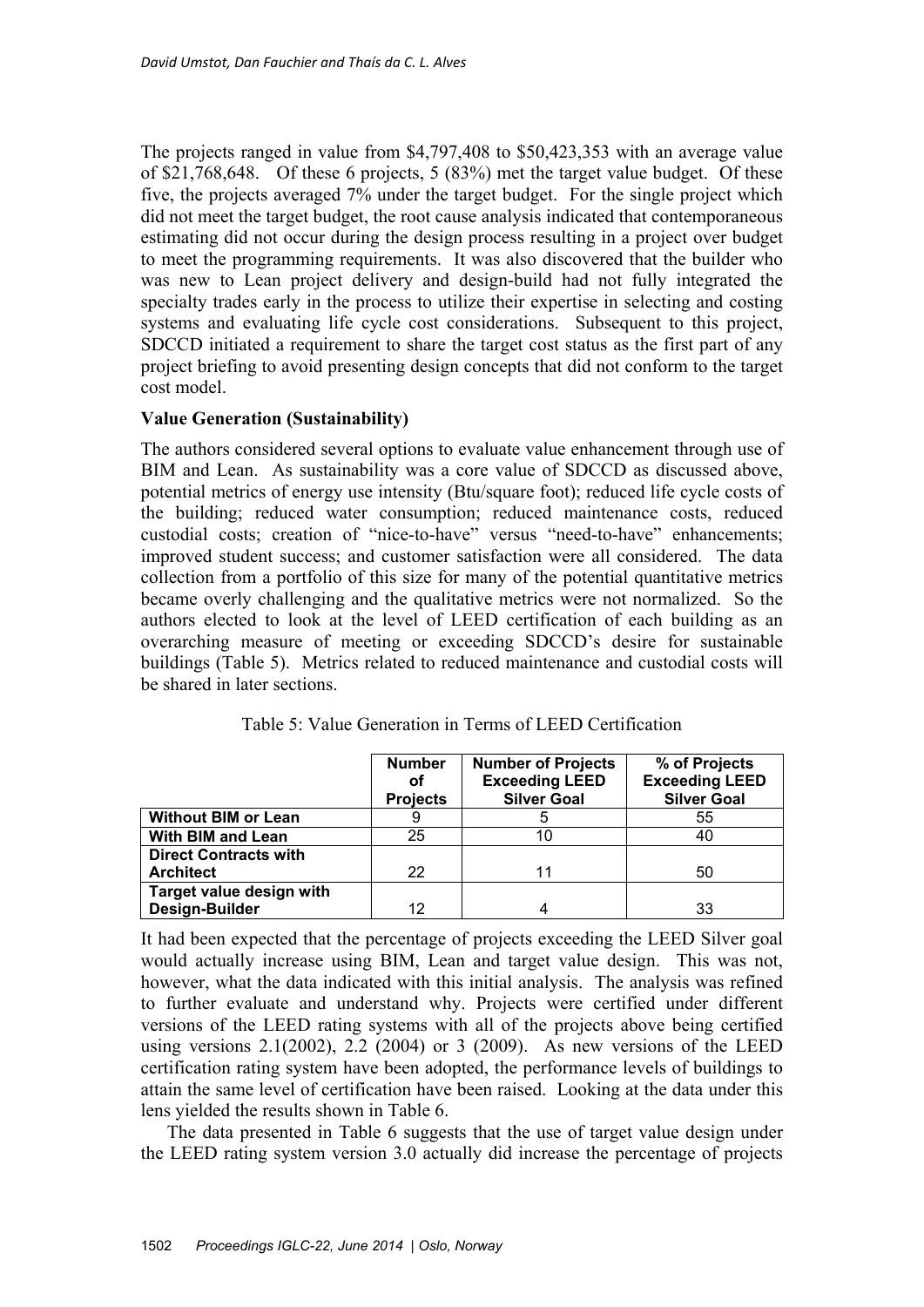exceeding the desired LEED silver certification. For projects under direct contract with the architect without a formalized target value design process, 20% of projects exceeded LEED silver certification under LEED rating system version 3.0. Using BIM and Lean, the percentage of projects exceeding the LEED Silver certification level increased to 29% and with target value design to 44%. This suggests that target value design did indeed increase the sustainability value of the project within the targeted budget. It should be noted that not all projects were eligible for LEED certification as a structure needs to be occupied to be considered. Therefore projects related to utilities infrastructure, central cooling and heating plants and parking structures are not considered in this analysis as they were ineligible.

|                                                                | <b>Number</b><br>οf<br><b>Projects</b><br>(LEED<br>v2) | <b>Number</b><br>οf<br><b>Projects</b><br>(LEED v3) | Number of<br><b>Projects</b><br><b>Exceeding</b><br><b>LEED</b><br><b>Silver</b><br>Goal<br>(LEED v2) | Number of<br><b>Projects</b><br><b>Exceeding</b><br><b>LEED</b><br><b>Silver</b><br>Goal<br>(LEED v3) | $%$ of<br><b>Projects</b><br><b>Exceeding</b><br><b>LEED</b><br><b>Silver</b><br>Goal<br>(LEED v2) | $%$ of<br><b>Projects</b><br><b>Exceeding</b><br><b>LEED</b><br><b>Silver</b><br>Goal<br>(LEED v3) |
|----------------------------------------------------------------|--------------------------------------------------------|-----------------------------------------------------|-------------------------------------------------------------------------------------------------------|-------------------------------------------------------------------------------------------------------|----------------------------------------------------------------------------------------------------|----------------------------------------------------------------------------------------------------|
| <b>Without</b><br><b>BIM</b> or                                |                                                        |                                                     |                                                                                                       |                                                                                                       |                                                                                                    |                                                                                                    |
| Lean                                                           | 9                                                      | 0                                                   | 5                                                                                                     | NA.                                                                                                   | 56%                                                                                                | NA                                                                                                 |
| <b>With BIM</b><br>and<br>Lean                                 | 14                                                     | 14                                                  | 4                                                                                                     | 4                                                                                                     | 29%                                                                                                | 29%                                                                                                |
| <b>Direct</b><br><b>Contract</b><br>with<br><b>Architect</b>   | 21                                                     | 5                                                   | 9                                                                                                     | 1                                                                                                     | 42%                                                                                                | 20%                                                                                                |
| <b>Target</b><br>value<br>design<br>with<br>design-<br>builder | 1                                                      | 9                                                   | 0                                                                                                     | 4                                                                                                     | 0%                                                                                                 | 44%                                                                                                |

Table 6: Breakdown of Projects Certified in Different LEED Versions

Examples of sustainability features that were integrated into projects included higher building energy efficiency, extensive use of daylighting, use of natural ventilation tied to the building automation and energy management system, strategies to reduce water consumption by using reclaimed water to flush water closets and urinals and provide irrigation, low-water usage landscape, pint-flush or waterless urinals, dualflush toilets, and use of reclaimed water in cooling towers, and solid flooring that does not require stripping and waxing.

## **Maintenance Performance**

As shared in earlier discussion, SDDCD embarked on a Lean journey in its maintenance operations in January 2009 with the goal to benchmark the current state and define future state goals and a timeline to achieve these. In concert with this, design standards (SDCCD, 2014c) were more finely developed to assure that projects were being delivered with total cost of ownership in mind to reduce utility costs, future maintenance costs and reduced burdens on custodial operations.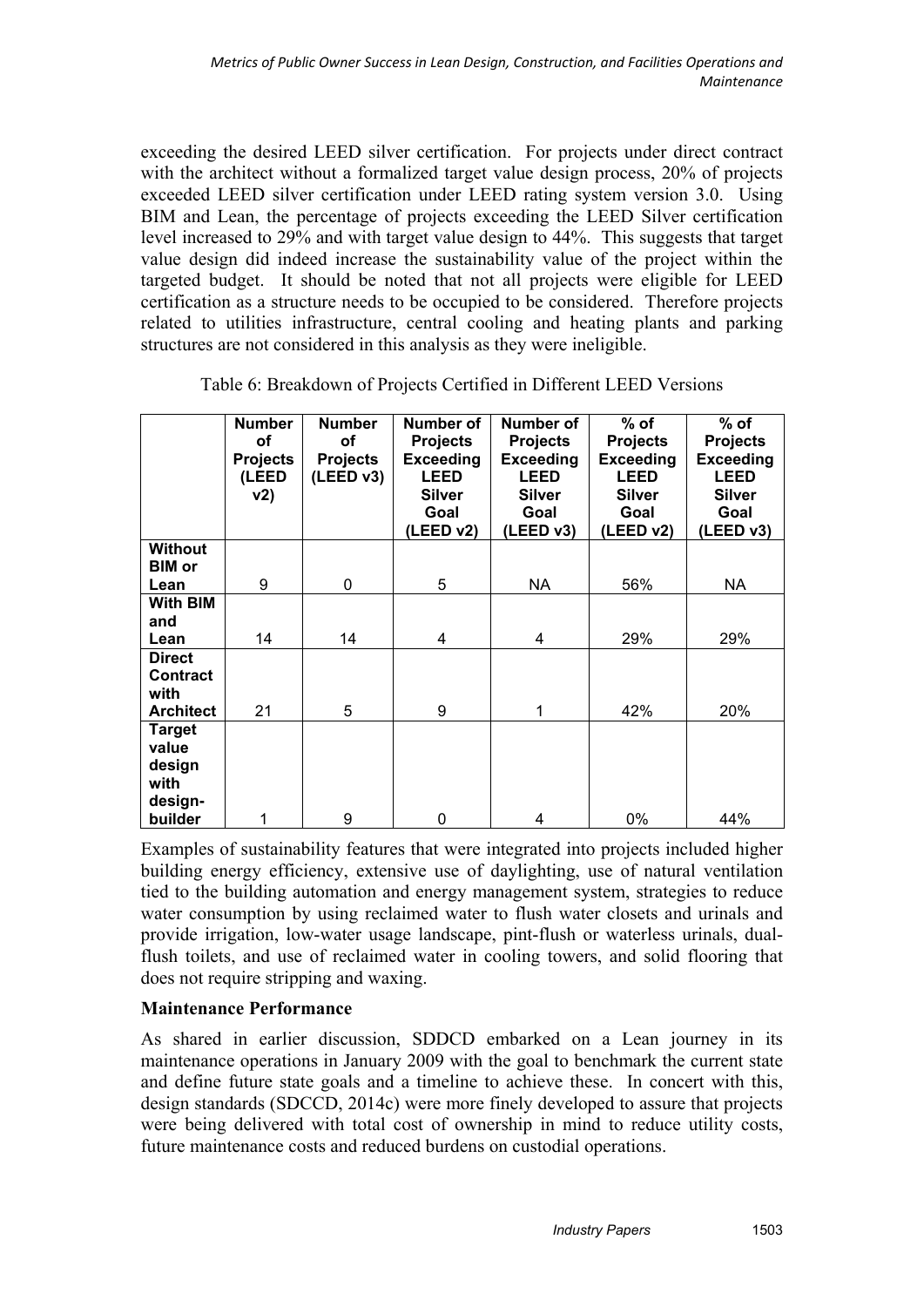The benchmarking study in 2009 (Fiscal Year 2009/10) identified the current state of maintenance costs to be \$3.93 per square foot annually. SDCCD set a future state goal of reducing maintenance costs to \$2.55 per square foot annually within a threeyear period. Metrics towards the future state goal are provided in Table 7.

| Year                                       | <b>Maintenance Cost per</b><br><b>Square Foot</b> | <b>Delta from Target Goal</b><br>(\$/square foot) |
|--------------------------------------------|---------------------------------------------------|---------------------------------------------------|
| Current State (FY 2009/10)                 | \$3.93                                            | \$1.38 from goal                                  |
| <b>Desired Future State</b><br>(FY2012/13) | \$2.55                                            |                                                   |
| FY 2010/11 (Actual)                        | \$1.91                                            | \$0.64 better than goal                           |
| FY 2011/12 (Actual)                        | \$1.73                                            | \$0.82 better than goal                           |
| <b>FY 2012/13 (Actual)</b>                 | \$1.46                                            | \$1.09 better than goal                           |

Table 7: Benchmarking Study on Maintenance Costs

The metrics show that actual progress made towards the desired future state goal was significantly faster than expected. A great deal of this can be contributed to the Lean process improvements implemented in the SDCCD facilities services organization as well as the enhanced design standards that addressed total cost of ownership considerations. Another significant contributing factor to the improved performance was removing buildings with high maintenance workloads due to their age and condition from the facilities portfolio and replacing them with new facilities that met current code and SDCCD standards. The third major factor was simply the increasing denominator of square footage the team was responsible for maintaining. Anticipated cost savings if the target future state was met was \$12,590,000 over 8 years compared to the baseline model of how these services were performed in 2009. As the data trends indicate above, this cost savings will actually be substantially greater.

#### **CONCLUSIONS**

Based on the review of the metrics presented in this paper, it is clear that public agencies can greatly benefit from Lean principles and practices in capital project delivery and ongoing maintenance of capital assets. Table 8 contains a summary of the benefits that SDCCD derived from its adoption of the use of BIM and Lean project delivery practices in 2008. As an additional consequence of the above described owner-initiated requirements and resultant metrics, a panoply of these "Lean behaviors" were realized and mapped against the Lean behaviors identified by Fauchier and Alves (2013). Table 9 sets forth an assessment of Lean behaviors that resulted from SDCCD's post-2008 requirements and metrics.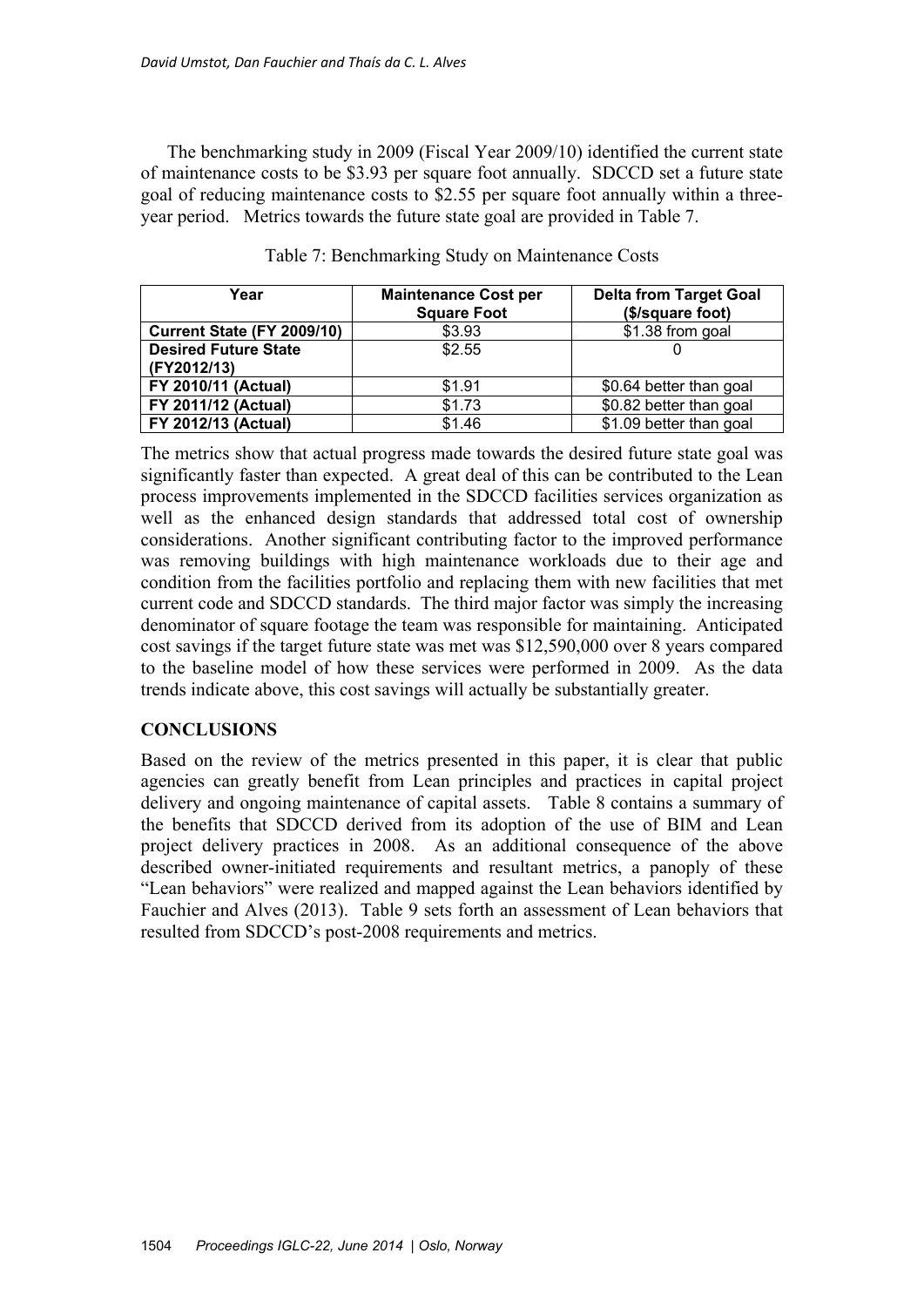| <b>Benefit</b>        | <b>SDCCD Metric</b>                       | <b>SDCCD Experience</b>                           |
|-----------------------|-------------------------------------------|---------------------------------------------------|
| Reduced waste         | Total and error &                         | Total change orders reduced from 7.73 to 4.46%    |
| associated with       | omission change                           | on average; average cost savings of \$900,000 per |
| change orders         | orders as % of total<br>construction cost | project                                           |
| Improved schedule     | % of projects that                        | Project schedule performance improved using       |
| performance           | completed within                          | BIM and Lean, but using critical path method      |
|                       | contractual completion                    | scheduling only 20% of projects completed on      |
|                       | date                                      | time; this prompted abandonment of CPM            |
|                       |                                           | scheduling and requirement to use the Last        |
|                       |                                           | Planner <sup>®</sup> System                       |
| Meeting               | # of projects that met                    | Used target value design to enhance value and     |
| programmatic          | target value design                       | meet the target budget in 83% of the projects     |
| requirements and      | budget                                    | included in this study                            |
| enhancing value with  |                                           |                                                   |
| a constrained budget  |                                           |                                                   |
| Enhanced value        | # of buildings that                       | Using BIM and Lean improved this by a factor of   |
| generation through    | exceeded LEED Silver                      | 45% and using target value design improved this   |
| more sustainable      | certification                             | by a factor of 100% from projects where none of   |
| buildings             |                                           | these tools were used.                            |
| Enhanced value        | Maintenance cost per                      | Major factor in helping reduce annual square      |
| generation through    | square foot                               | footage maintenance costs from \$3.73 to \$1.46   |
| lower operational and |                                           | over a 3-year period                              |
| maintenance costs     |                                           |                                                   |

### Table 8: Potential Benefits to Public Agencies from Using Lean

## Table 9: Assessment of resulting Lean behaviors at SDCCD

|                                         | <b>Lean Principles</b>   |                    |            |          |               |              |                       |          |                        |                       |                            |                                                |             |                   |                      |                              |                          |
|-----------------------------------------|--------------------------|--------------------|------------|----------|---------------|--------------|-----------------------|----------|------------------------|-----------------------|----------------------------|------------------------------------------------|-------------|-------------------|----------------------|------------------------------|--------------------------|
| <b>SDCCD implemented practices</b>      | Customer<br>Value to the | Reduction of Waste | Leadership | Teamwork | Collaboration | Transparency | <b>Trust Building</b> | Leanring | Continuous Improvement | Goal-Driven Behaviors | Systemic Thinking/Behavior | Construction Projects as<br>Production Systems | Use of Pull | Promotion of Flow | Use of Small Batches | Continuously Adjust Planning | & Metrics<br>Clear Goals |
| Owner Use of Lean Principles            | V                        |                    |            | ✓        | V             |              | V                     | ✔        | ✓                      | ✔                     | V                          |                                                |             | ✓                 | ✓                    | V                            |                          |
| <b>Staff Training in Lean Behaviors</b> | V                        |                    | ✓          | ✔        | V             |              | V                     | ✔        |                        | ✓                     | V                          | V                                              | V           |                   |                      | ✔                            | V                        |
| Required Use of BIM                     | ✓                        | V                  |            | ✔        | V             | ✔            |                       |          | ✓                      |                       | V                          | V                                              |             |                   |                      | ✔                            | V                        |
| Design Builder Selection Criteria       | V                        | V                  |            | ✔        | V             | v            | ✔                     | ✔        | V                      | V                     | ✔                          | V                                              | V           | ✔                 |                      | ✔                            | V                        |
| Value Defined by Stakeholders           | V                        |                    | V          | ✔        |               | ✔            |                       |          | V                      | ✔                     | ✓                          |                                                |             |                   |                      |                              | V                        |
| <b>RFPs Request IPD Behaviors</b>       | V                        | V                  | V          | ✔        | V             | ✓            | ✓                     | ✔        | ✔                      | ✔                     | ✓                          | V                                              | V           | V                 | ✓                    | ✔                            | ✓                        |
| Reduction in Change Orders              |                          | V                  |            |          |               |              |                       |          |                        |                       |                            | Ñ                                              |             | ✔                 | ✓                    |                              |                          |
| Reduction in Errors & Omissions         | V                        | V                  |            |          |               | ✔            |                       |          | V                      |                       | ✔                          | V                                              |             | ✔                 |                      | ✓                            |                          |
| Last Planner® System Required           | V                        | V                  | V          | Ñ        | V             | ✔            | ✓                     | ✔        | ✔                      | ✔                     | ✔                          | V                                              | V           | ✓                 | ✔                    | ✔                            | V                        |
| Use of Target Value Design              | V                        | ✓                  |            | ✔        | V             |              |                       | ✔        | v                      | ✔                     | ✔                          |                                                |             |                   |                      | ✔                            | ✔                        |
| LEED-certified sustainablility          | ✓                        |                    | V          |          |               |              |                       |          | v                      | ✔                     | ✔                          | V                                              |             |                   |                      |                              | V                        |
| FM Benchmarking & Goal Setting          | V                        | V                  |            | ↙        |               | ✔            |                       |          | v                      | ✔                     | V                          |                                                |             | V                 |                      | ✔                            | ✔                        |
| Training FM Staff in Lean               | V                        | ✔                  | v          |          | ✔             |              | V                     | ✔        |                        |                       | V                          |                                                |             | ✔                 |                      |                              | V                        |
| Reduction in maintenance costs          | V                        | V                  |            |          |               |              |                       |          |                        |                       | ✔                          |                                                |             |                   |                      |                              |                          |

## **ACKNOWLEDGMENTS**

The authors would like to thank the support of SDCCD personnel and their willingness to provide the data discussed in this paper. The opinions expressed here are those of the authors and not necessarily of SDCCD.